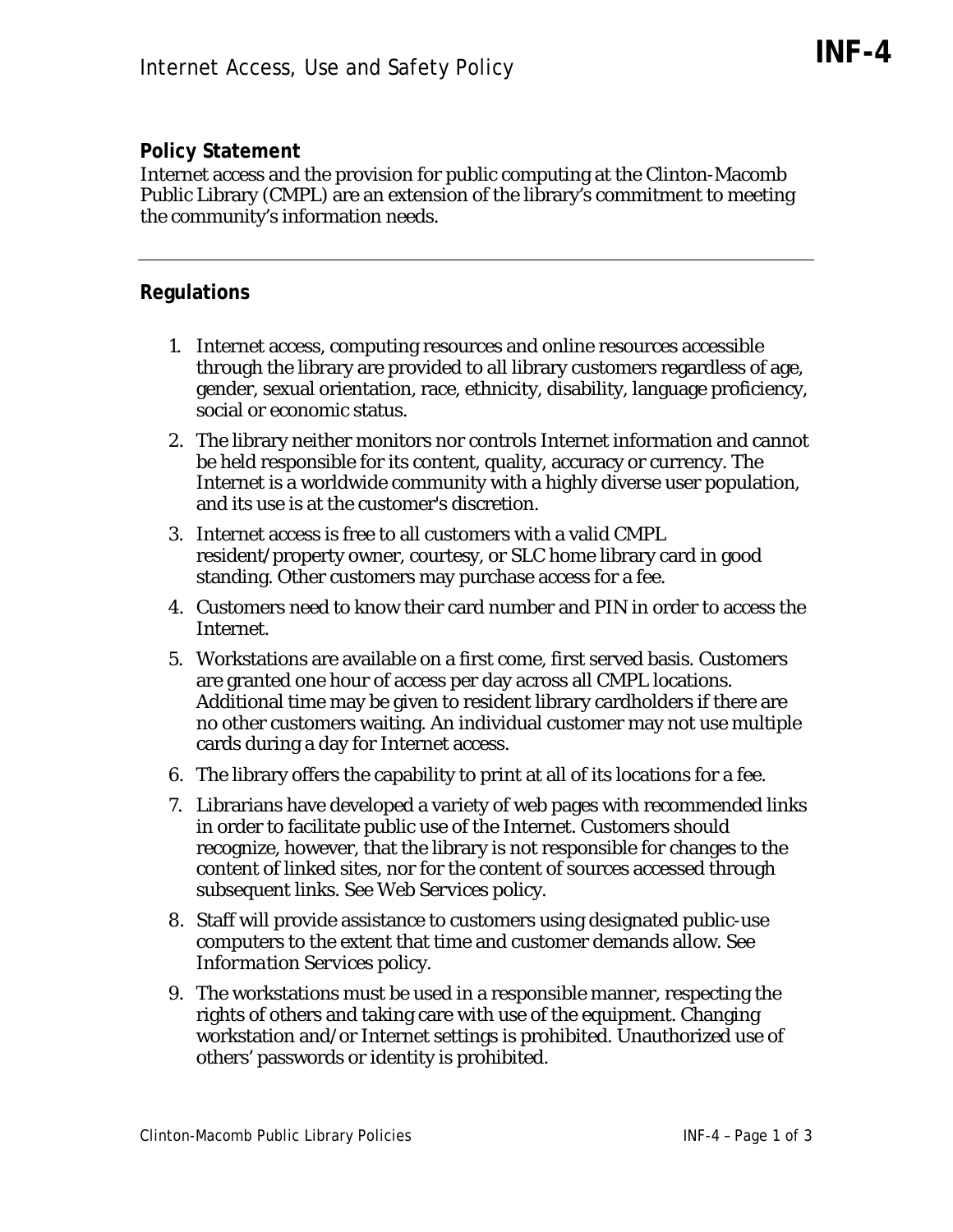- 10. The workstations cannot be used for any fraudulent or unlawful purpose, including activities prohibited under any applicable federal, Michigan or local laws.
- 11. Customers should be aware that material on the Internet and the World Wide Web is copyrighted. It is the customer's responsibility to be aware of the display of any notices concerning the copyright of information on the Internet and to respect the federal copyright laws.
- 12. While respecting intellectual freedom and customers' First Amendment rights, the library is committed to providing an environment free from sexual and other forms of harassment and hate. As defined by federal and state law, users shall not access, send, receive or print materials that can be classified as child pornography<sup>1</sup>. Minors may not access, send, receive, print, or be exposed to materials than can be classified as obscene2 or harmful to minors<sup>3</sup>. Since staff cannot consistently and effectively monitor the public's use of the Internet, customers are asked to be sensitive of others' values and beliefs. Users have a right to privacy without the close scrutiny of library staff or other customers, but should use machines in less visible areas or request a privacy screen when accessing potentially controversial information and images.
- 13. Recognizing that graphic images on computer screens may be seen easily by passersby of all ages and to comply with federal law4 to secure full eRate funding, the library has designated that all computers shall be minimally filtered to block access to visual depictions deemed obscene, child pornography or harmful to minors. The library cannot guarantee that all such content will be blocked due to limitations of filtering software in general. If a customer believes a site has been inadvertently blocked that should be generally available on the library's computers, a recommendation should be sent to the library director via a printed comment card or the contact the director form on the library's website. Any customer age 18 or above may request that filtering on a station be temporarily disabled for bona fide research or other lawful purpose. Customers making this request must use a privacy screen provided by the library and are legally responsible for ensuring that minors are not exposed to such content.
- 14. The library will provide links to resources on its website to educate minors and their parents/legal guardians about the safe use of electronic communications, appropriate and lawful online behavior and the importance of protecting personal identification information.

 $\overline{a}$ 

Clinton-Macomb Public Library Policies INF-4 – Page 2 of 3

<sup>1</sup> U.S. Code, Title 18, §§ 2256 (1) and (8)

<sup>2</sup> Michigan Obscene Material Act, P.A. 343 of 1984

<sup>3</sup> Michigan Harmful to Minors Act, P.A. 33 of 1978

<sup>4</sup> U.S. Code, 47, § 254, Children's Internet Protection Act